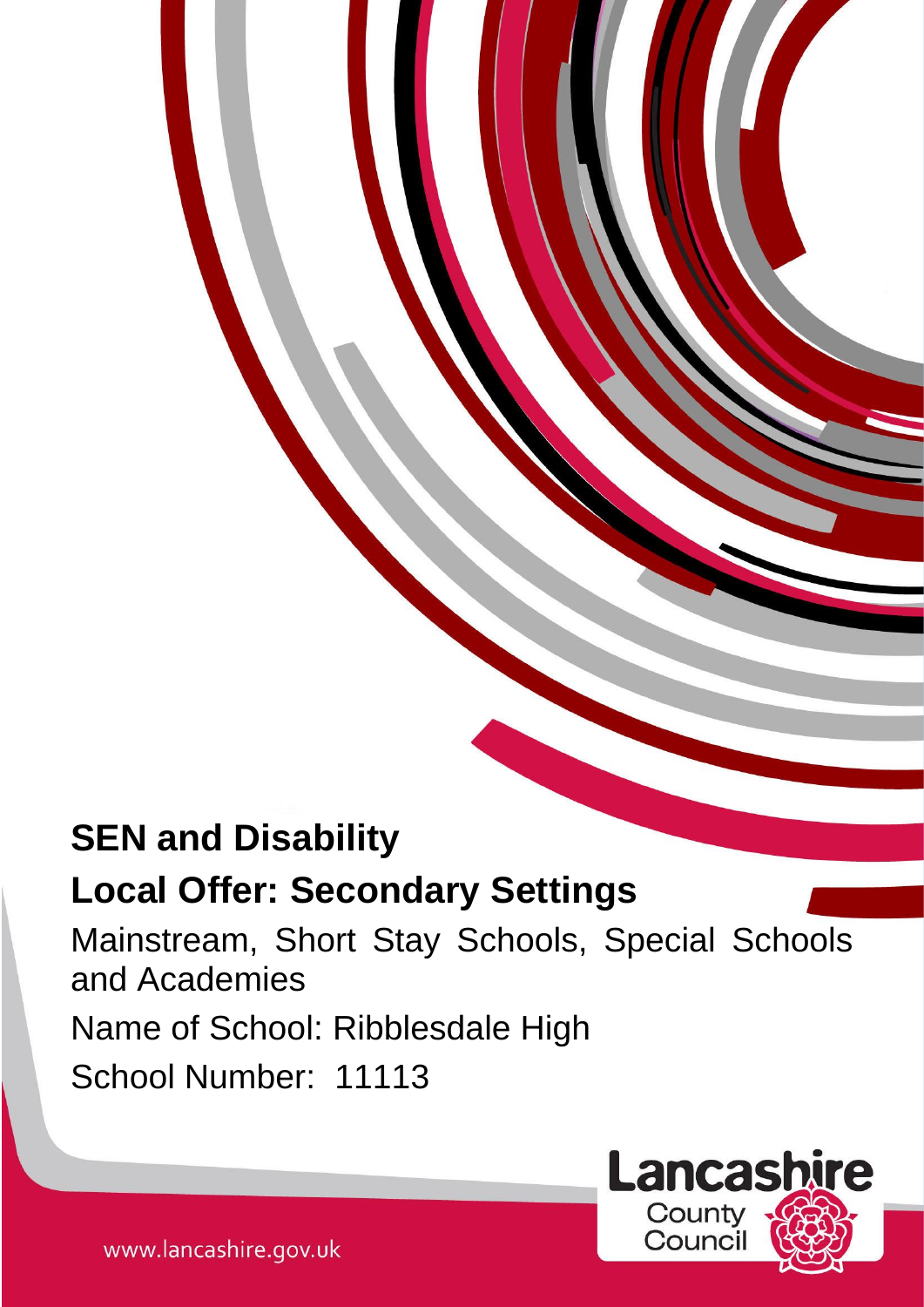| <b>School/Academy</b><br><b>Name and Address</b>                                                          | <b>Ribblesdale High</b><br><b>School</b> |            |  | <b>Telephone</b><br><b>Number</b> | 01200 422563        |  |  |  |
|-----------------------------------------------------------------------------------------------------------|------------------------------------------|------------|--|-----------------------------------|---------------------|--|--|--|
|                                                                                                           | <b>Queens Road</b><br><b>Clitheroe</b>   |            |  | <b>Website</b>                    | www.ribblesdale.org |  |  |  |
|                                                                                                           |                                          |            |  | <b>Address</b>                    |                     |  |  |  |
|                                                                                                           | Lancashire                               |            |  |                                   |                     |  |  |  |
|                                                                                                           | <b>BB11EJ</b>                            |            |  |                                   |                     |  |  |  |
| Does the school<br>specialise in<br>meeting the needs<br>of children with a<br>particular type of<br>SEN? | No                                       | <b>Yes</b> |  | If yes, please give details:      |                     |  |  |  |
|                                                                                                           | X                                        |            |  |                                   |                     |  |  |  |
| What age range of<br>pupils does the<br>school cater for?                                                 | $11 - 16$                                |            |  |                                   |                     |  |  |  |
| <b>Name and contact</b><br>details of your<br>school's SENCO                                              | <b>Mr Simon Hughes</b>                   |            |  |                                   |                     |  |  |  |
|                                                                                                           | 01200 422563                             |            |  |                                   |                     |  |  |  |
|                                                                                                           | shughes@ribblesdale.org                  |            |  |                                   |                     |  |  |  |

We want to ensure that we keep your information up-to-date. To help us to do this, please provide the name and contact details of the person/role responsible for maintaining details of the Local Offer for your school/academy.

| <b>Name of</b><br><b>Person/Job Title</b> | <b>Mr Simon Hughes</b> |              |                         |  |  |  |  |
|-------------------------------------------|------------------------|--------------|-------------------------|--|--|--|--|
|                                           | <b>SENDCo</b>          |              |                         |  |  |  |  |
| <b>Contact</b><br>telephone<br>number     | 01200 422563           | <b>Email</b> | shughes@ribblesdale.org |  |  |  |  |

## **Promoting Good Practice and Successes**

The Local Offer will give your school the opportunity to showcase any good practice you have around supporting children with Special Educational Needs to achieve their full potential. If you have any examples of good practice or success stories, we would encourage you to include these on your Local Offer web pages. For reasons of confidentiality, please do not include a child's full name in any case studies you promote.

I confirm that our Local Offer has now been published on the school/academy website.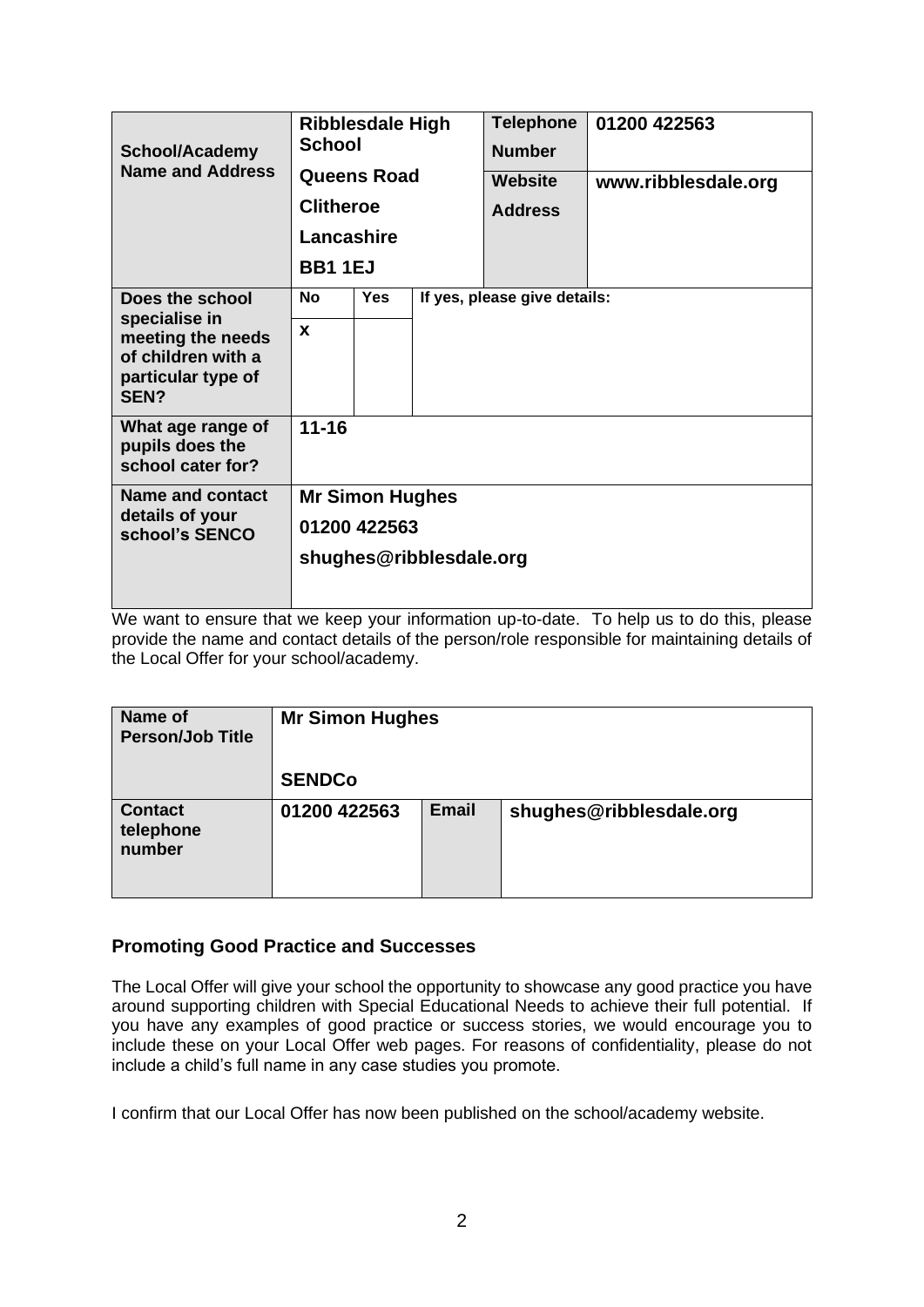| Please give the<br><b>URL for the direct</b><br>link to your<br>school's Local<br><b>Offer</b> | www.ribblesdale.org            |             |                  |
|------------------------------------------------------------------------------------------------|--------------------------------|-------------|------------------|
| <b>Name</b>                                                                                    | <b>Ribblesdale High School</b> | <b>Date</b> | Spring term 2022 |

### **Accessibility and Inclusion**

- **Ribblesdale High School was built to accommodate fewer than the current average number of pupils. The accommodation is spread over seven blocks and main school. All buildings and blocks are two storeys. There is no wheelchair access to the upper storeys in most buildings and the stairs can be congested during lesson changeover periods.**
- **Corridors are, in places, quite narrow. Without careful planning there would be potential for congestion at lesson changeover times in some areas.**
- **An audit of the visual environment was completed prior to the entry of a pupil who is registered blind. The recommendations made were implemented and are kept under scrutiny.**
- **An audit of the auditory environment has shown good acoustics in some areas of school which are carpeted and have window blinds and wall displays. The dining rooms, main hall and sports hall have poor acoustics.**
- **School policies are available in a print format from school and from the school website. All policies can be downloaded and adapted as necessary.**
- **The school does not use height adjustable tables as a general rule. There are adjustable height chairs available around school.**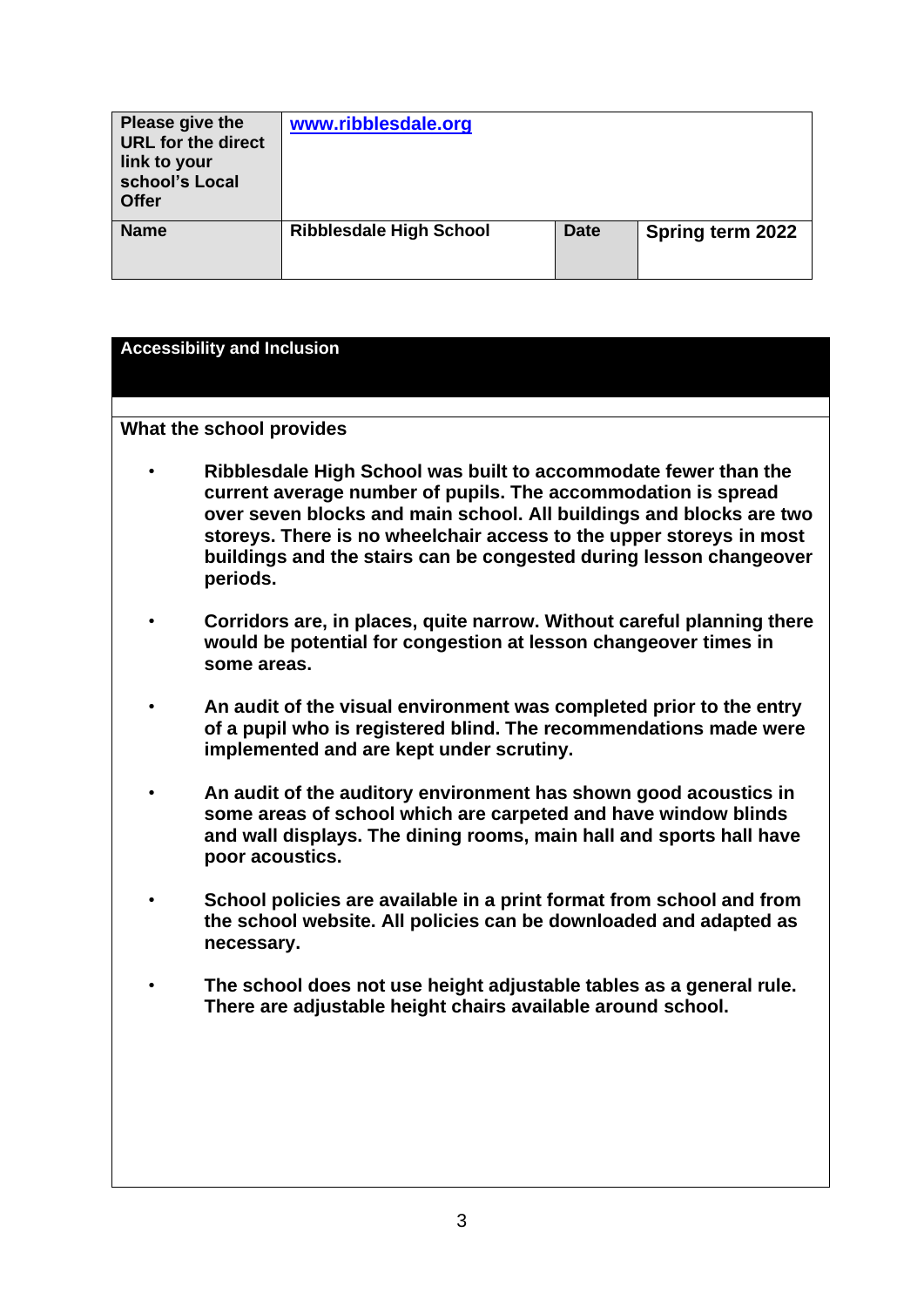#### **Teaching and Learning**

### **What the school provides**

• **The SENDCO works with all staff to ensure that pupils who may need different support to that normally found within the classroom are identified as early as possible.**

**This will be supported by:**

- **Primary liaison with feeder primary schools during the summer term to identify those pupils currently at SEN Support and with an Education, Health and Care Plan.**
- **Specific pupils are assessed using standardised tests for Reading, Writing, Spelling, Mathematical ability and Cognitive Processing.**
- **Identified pupils are assessed using standardised tests for Reading, Writing, Spelling, Mathematical ability and Cognitive Processing.**
- **Updates made annually or more frequently if indicated. The school will refer to external agencies for assessment or diagnosis as appropriate following consultation with parents/carers.**
- **When assessing pupils for special educational needs the methods below are the main identification tools used by the school: Staff concern Parental concern Dyslexia Screener Dyscalculia Screener SNAP Assessment LUCID Assessment CTOPP2 Assessment DASH Assessment Whole school monitoring systems Pupil concern**
- **The school will not identify pupils as having special educational needs unless we are taking action that is 'additional to or different from' that which goes on in the classroom or elsewhere as part of our differentiated approach. The school will take into account the views of parents when assessing and meeting the needs of pupils with SEND.**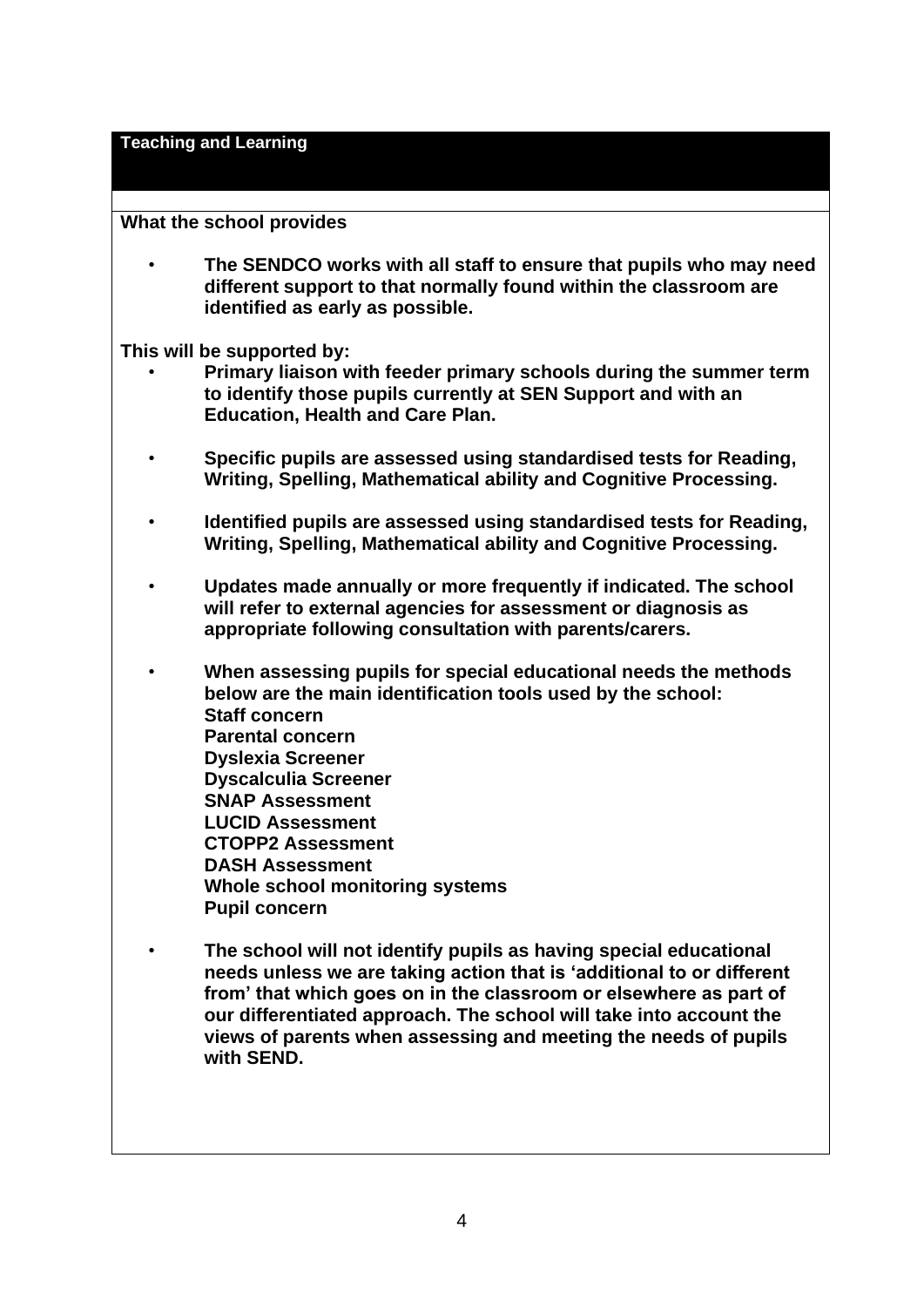- **Classroom based support and intervention can take place in one to one, small group or whole class settings. Subject based intervention is usually provided by subject specialist staff. Classroom based support is available through a team of experienced teaching assistants. Intervention can take place during or after the school day.** 
	- **Literacy intervention is available through timetabled lessons and activities and is a priority of the school designed to promote independent learning and curriculum access. There are desk top PC's and devices available in school to enhance the learning process and to assist identified pupils with handwriting and recording difficulties. There is a range of equipment available within school for pupils with visual difficulties. School will consult staff from a variety of external agencies to advise and support across the range of SEND.**
	- **Each teaching and non-teaching member of staff is given relevant training. Specialist nurses and agencies are able to provide advice and strategies for teaching pupils with SEND and medical conditions.**
	- **Updates are made available to staff by the SENDCO, via SIMS, staff briefings, emails or face to face meetings. External training is available to support staff.**
	- **Within the SEND team, staff have a range of specialist skills. These include expertise in ASD, ADHD, VI, HI, Speech and Language, Numeracy (some to advanced qualifications).**
	- **Training and staff development is given in house and externally where needed.**
	- **School works within the examination board guidelines to put into place access arrangements that are appropriate and meet the needs of the individual pupil.**
	- **Individual teachers are responsible for making lessons accessible to all.**
	- **Every child in Year 10 has the opportunity to take part in work experience. The SENDCO liaises with the IAG and work-related coordinator responsible for work experience to provide appropriate placements for pupils with SEND. There are opportunities for vocational courses for pupils with SEND where appropriate.**
	- **Attendance, progress, behaviour and engagement is monitored and reported regularly, ensuring the quality of provision. Safeguarding all pupils effectively is a school priority. Offsite provision, when utilised, will be monitored carefully with reference to appropriate outcomes in line with expectations.**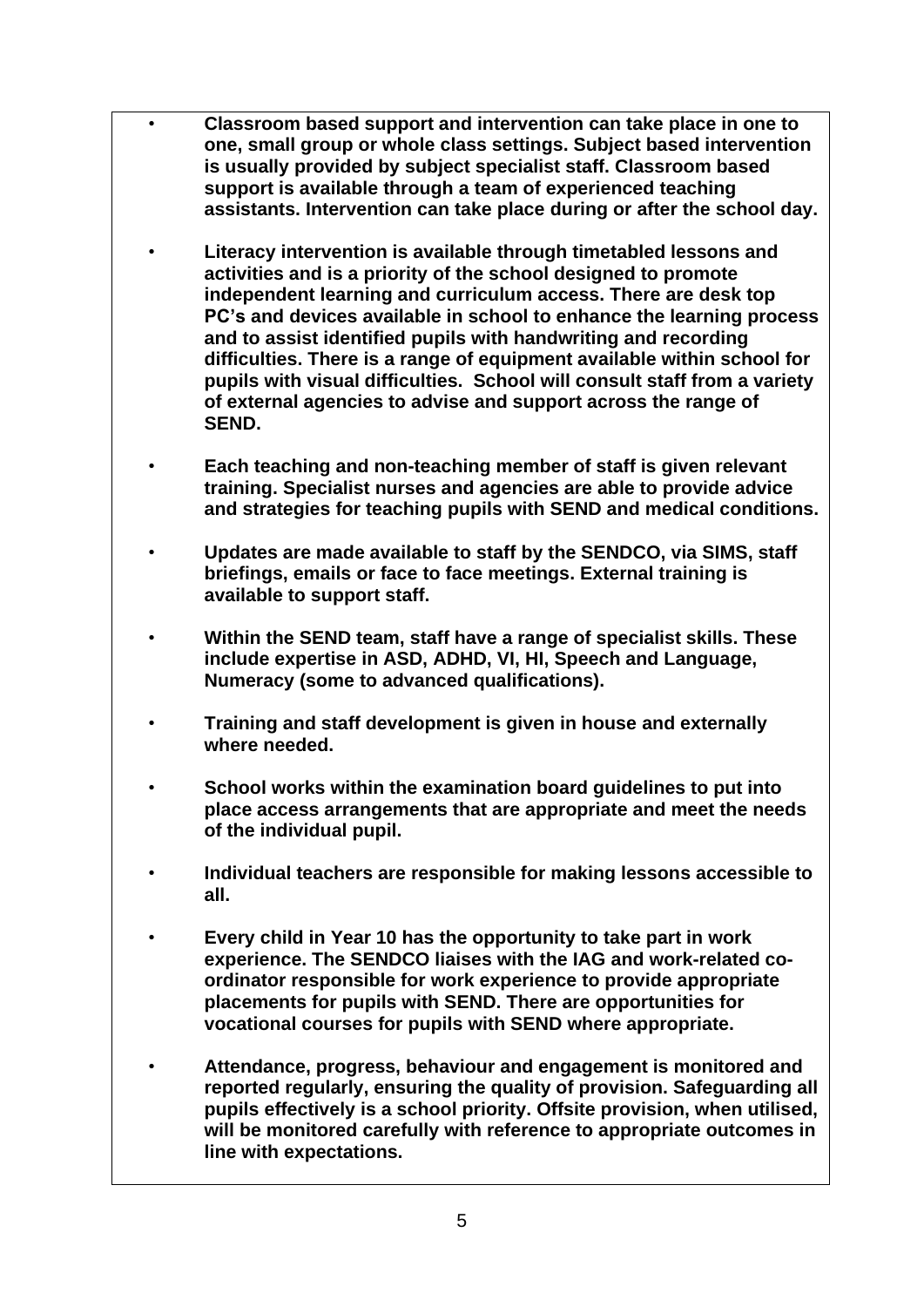**Reviewing and Evaluating Outcomes**

- **All Education, Health and Care Plans are reviewed on an annual basis with interim reviews being convened as appropriate. Annual reviews are carried out in line with statutory guidance for reviews.**
- **Advice is provided by the school, external agencies, the pupil and the parent/carer. Documentation is shared in advance. Summary advice is send to the LEA. Pupils are always encouraged to participate in their meetings.**
- **The progress of other pupils with SEN is monitored in line with school assessment procedures. Internal tracking systems are used to highlight progress of individuals as well as identified groups.**
- **Progress data is shared with parents three times each year (two interims and one full report), in written format as well as face to face at parents' evenings where the SENDCO is available.**
- **The SENDCO is available to discuss individual pupils at any point, usually by appointment, to ensure privacy and confidentiality. Close liaison with parents is essential to progress and parents are invited to contact the SENDCO by email or telephone.**
- **The effectiveness of our provision is measured in the progress that individuals and groups of students make over time. The school is required to measure progress using nationally agreed standards and criteria, as well as progress against individual social, emotional or behavioural targets.**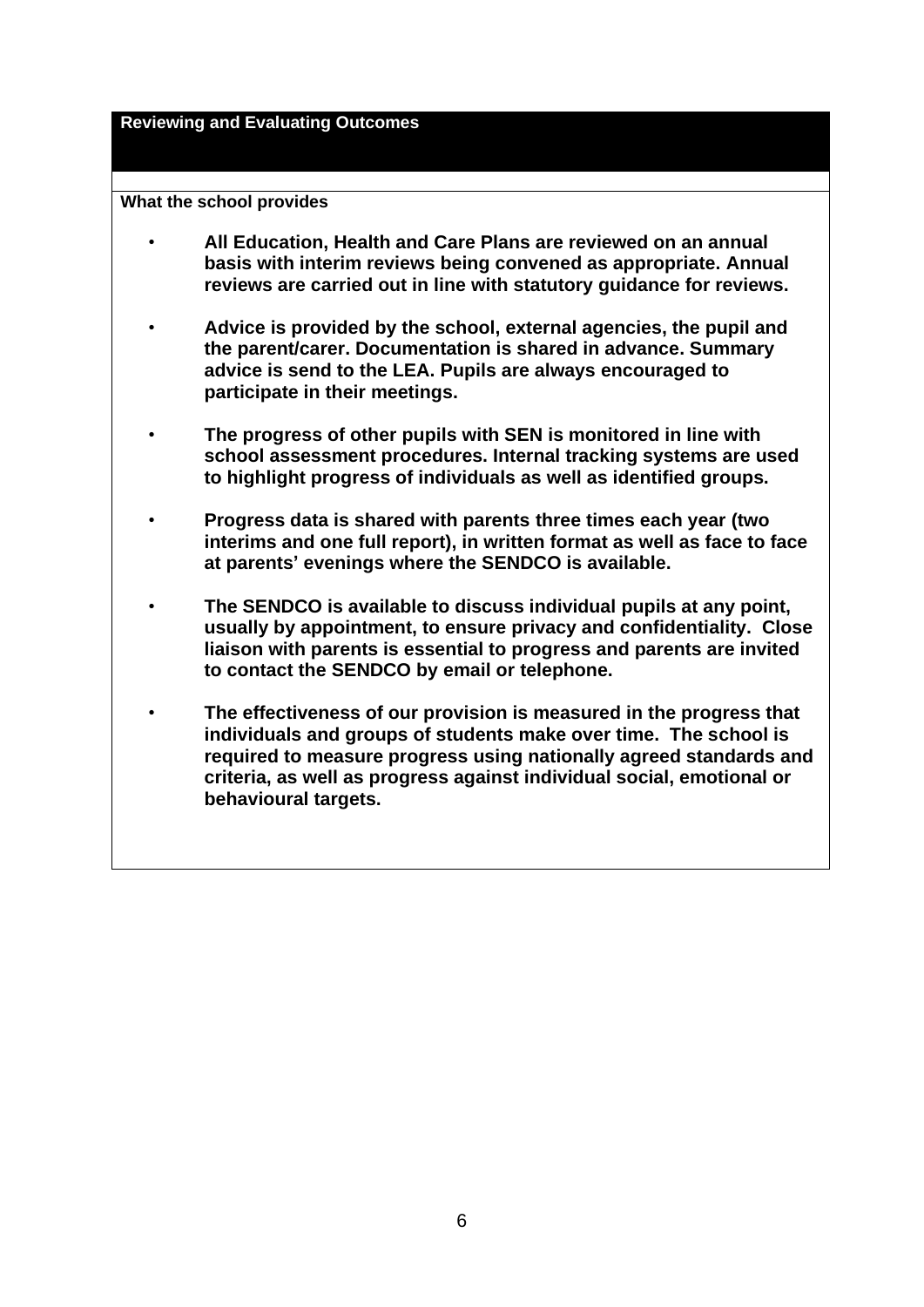**Keeping Children Safe**

- **We adhere to all school policies and refer to the school's Designated Safeguarding Leads for all safeguarding issues. Full risk assessment for specific pupils is made and stored in the school office when a place at school is confirmed. This is subject to regular review and/or when needs change.**
- **Where necessary, specific arrangements are made for vulnerable pupils at the start and end of the school day. Liaison with primary school, parents and other agencies enable school to plan for these transitions effectively. This usually involves pupils being met from the school bus and taken to the school bus, picked up from school reception or pupils making their way to the Hub or Pastoral Coordinator's office. The drive is towards achieving appropriate independence for all pupils. Visual strategies are often helpful in supporting pupils at these times.**
- **The Hub provides a safe-haven and supervised support for children at break and lunchtimes. Pupils may also access the Learning Resource Facility where homework and supported literacy activities take place. There are also subject homework clubs and games clubs available.**
- **All school trips are processed through the "Evolve" system and risk assessments are attached to forms, checked by the EVC and delivered by group leaders/responsible staff. Risk assessments are completed for all school trips and pupils with SEND are identified specifically and their needs described. Strategies for supporting these pupils are shared with the accompanying staff. Pupils are sometimes accompanied by teaching assistants who have excellent knowledge of specific pupils. However, teaching assistants positively encourage independence wherever it is safe to do so.**
- **School policy on safeguarding is clear. It is inclusive, comprehensive and specifies additional requirements for SEND pupils.**
- **The school's anti-bullying policy is available by a direct link on the school website and hard copies are available on request.**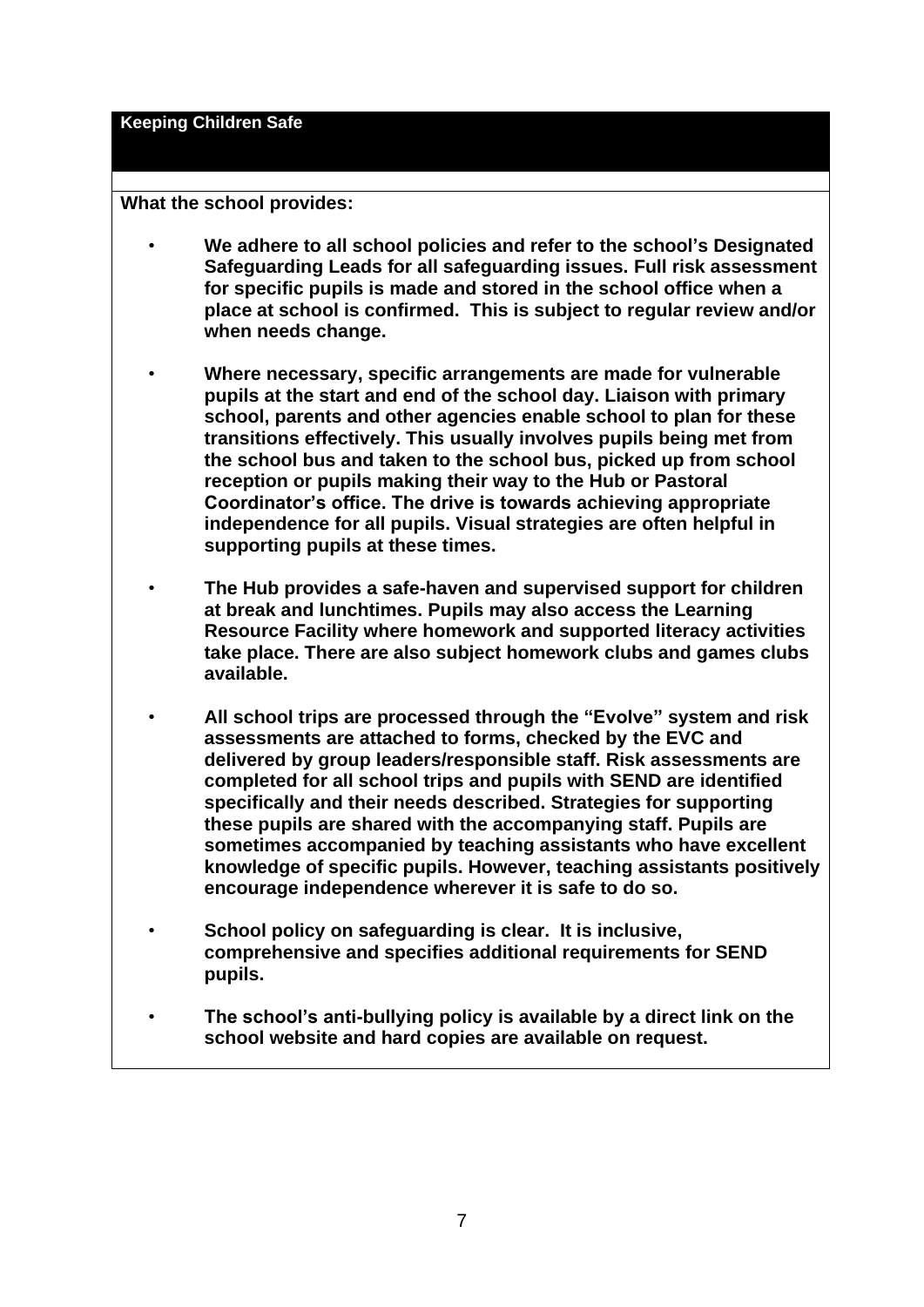**Health (including Emotional Health and Wellbeing)**

- **Medication is routinely administered by trained First Aiders but in emergencies may be authorised by members of SLT.**
- **All medication is held securely in a central place in Student Services. For the safety of the whole community, pupils are not allowed to carry medicines in school.**
- **Medications are all clearly labelled to identify the pupil to whom it belongs. Names are checked carefully, instructions followed, and a record of any administration is noted.**
- **Instructions for administration are kept with the medication/Care Plan.**
- **All medication is checked regularly for expiry dates, and parents contacted for replacements if necessary.**
- **Some rescue medications require refrigeration. These are kept in a clearly marked area of the refrigerator.**
- **A Care Plan is drawn up in conjunction between the parents, child and medical professional. The school nurse carries out a home visit and a meeting is called in school at which the plan is agreed and signed by responsible staff. The Headteacher agrees all care plans personally.**
- **Care Plans are held centrally in Student Services. They are reviewed by the School Nurse at least annually or if circumstances change.**
- **Staff are briefed by the school nurse about pupils with medical needs. Additional training for staff or first aiders is arranged via the school nurse, or specialist nurse practitioners.**
- **In the event of a medical emergency, the member of staff is instructed to make an initial assessment and contact a first aider. The first aider will make the decision regarding treatment on the spot, or whether to call for an ambulance. The Headteacher is contacted immediately. In the event of a serious incident an ambulance is called immediately, along with the emergency contact adult.**
- **The school does not have any health professionals or therapists in residence. The school has a part time counsellor. Any service can**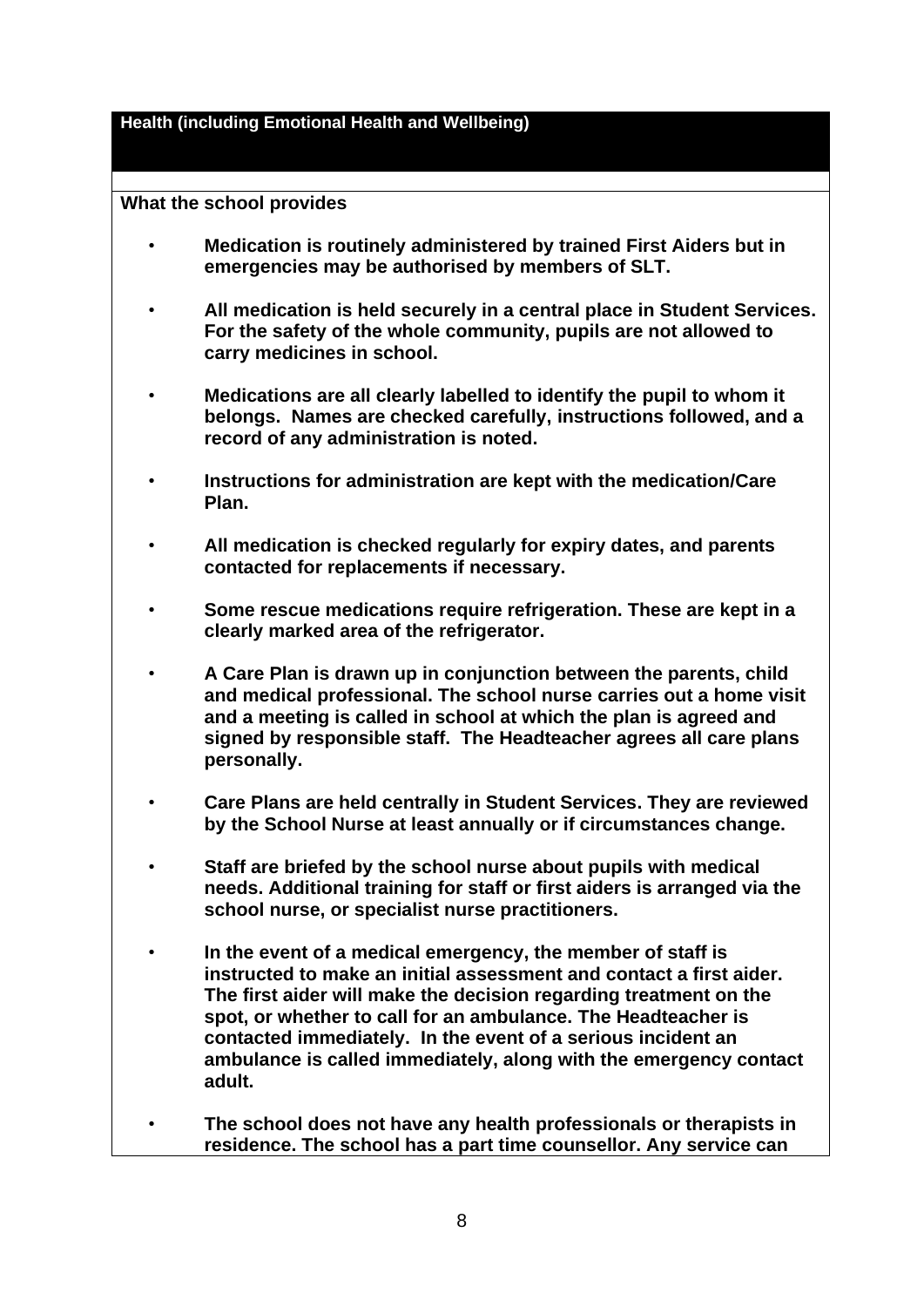**make an appointment to visit a child on site, with parental permission and subject to the school's safeguarding protocols.** 

• **There are visits from the Speech and Language services, SEND Teachers of the Visually Impaired, Teachers of the Deaf, ELCAS caseworkers, Educational Psychology Service and other Specialist Trained staff.**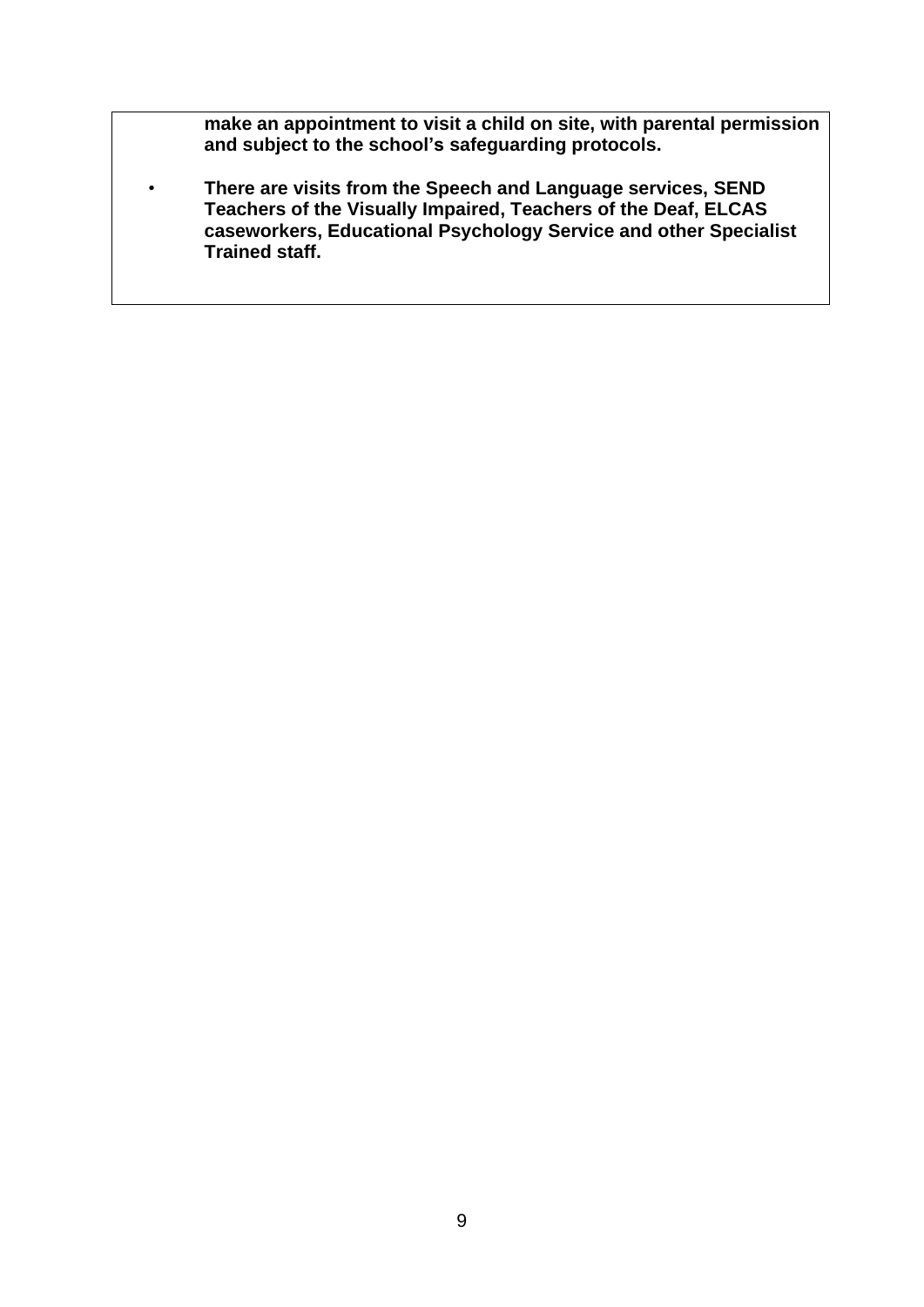## **Communication with Parents**

- **The school website provides contact email addresses and telephone numbers for general enquiries. Full details on how to contact staff, and which member of staff is the most appropriate contact are given on the website.**
- **At the transition meeting for new starters to the school, key staff members are introduced to parents and pupils.**
- **Staff contact all feeder schools during transition. Details about the school and how to contact us are left with feeder schools.**
- **Additional contact days are made available for Year 6 pupils to come and experience a working day in our school.**
- **The school hosts annual open and parents' evenings. We also offer a range of transition events, at which key members of the SEN team are available.**
- **We have an open-door policy but cannot guarantee key staff will be able to see parents without an appointment. In an emergency the Senior Leadership Team will endeavour to respond to the situation quickly and effectively. Tours of the school, including during the ordinary working day, are available on request.**
- **Interim assessment is formally reported to parents at regular intervals throughout the school year. Additional contact is expected and routinely made if there is an area for concern or celebration.**
- **Feedback is actively pursued by pupil voice, parent communications and subject specific responses. School practice is adjusted and reformed in the light of this feedback.**
- **There is a strong parent representation within the School Governing Body.**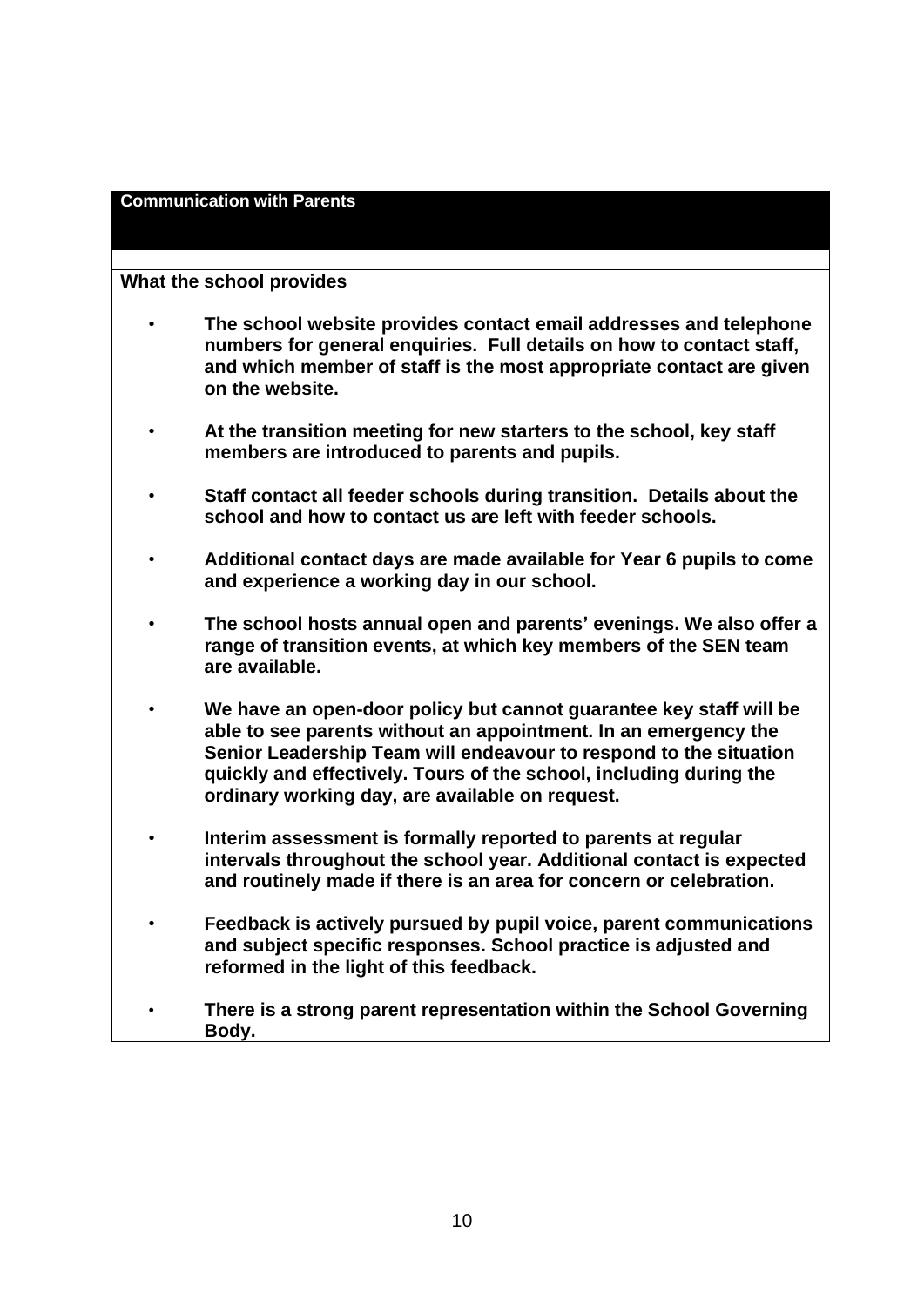**Working Together**

- **Staff appointments involve a pupil panel which meets with candidates, asks prepared questions and feeds back information to the appointments panel.**
- **The school has an active buddy system running across the year groups, enabling older students to support and mentor younger, more vulnerable students.**
- **Ribblesdale School has a strong pupil voice system; students are asked to complete a pupil voice questionnaire about school, their learning and wellbeing on a regular basis. There are key student leader roles from which regular feedback is obtained.**
- **Pupils are involved in active citizenship and enrichment programmes, designed to develop pupil's life experience.**
- **Parents are encouraged to complete feedback information sheets and questionnaires after visits to school, parents' evenings as well as website feedback.**
- **Parents are consulted regularly on key issues.**
- **Pupils with additional needs are able to make their views known through the pupil's advice during Annual Reviews, as are parents.**
- **The constitution of the Governing Body requires parents to be represented on the body. When a vacancy arises or a term of office expires, vacancies are advertised via the website and by letters home. Parents then apply for the vacant positions as set out under the constitution.**
- **The Home/School agreement is signed at the start of each academic year and explicitly supports safety and safeguarding for all.**
- **There is a governor linked with SEN who reports back to the full Governing Body.**
- **Reports emphasise the involvement of key agencies and the impact in each case. There is regular, comprehensive review of provision.**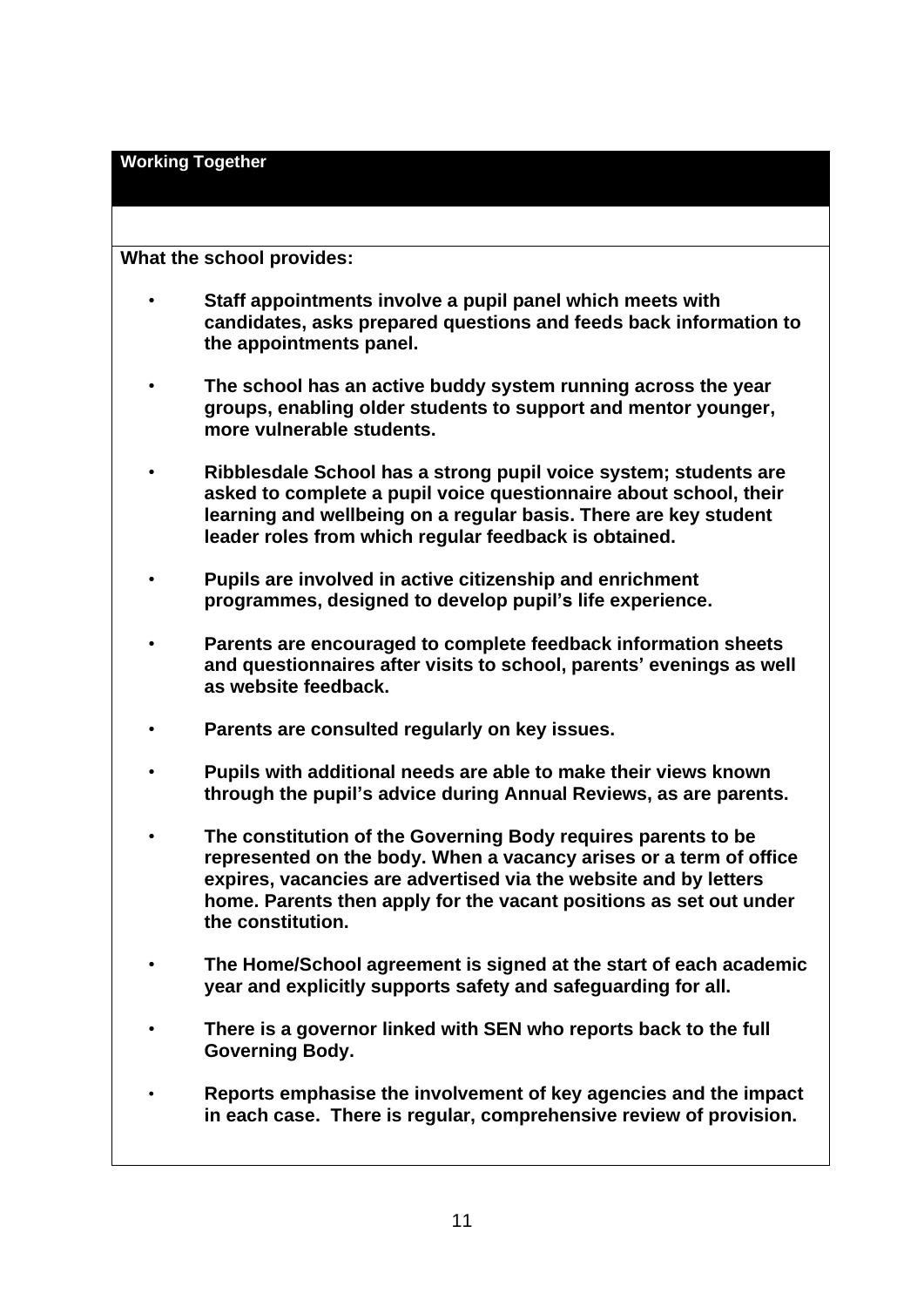**What Help and Support is available for the Family?**

- **Administrative support is supplied via the main school office on request. The key staff worker is identified and assigned according to need.**
- **A designated member of staff ensures that impartial careers advice and guidance is delivered to students. A wide range of external agencies and colleges are invited into school to assist in this delivery. Vulnerable pupils receive one-to-one advice and guidance as required by statute.**
- **Year 11 pupils are given support in completing application forms for college, training or employment.**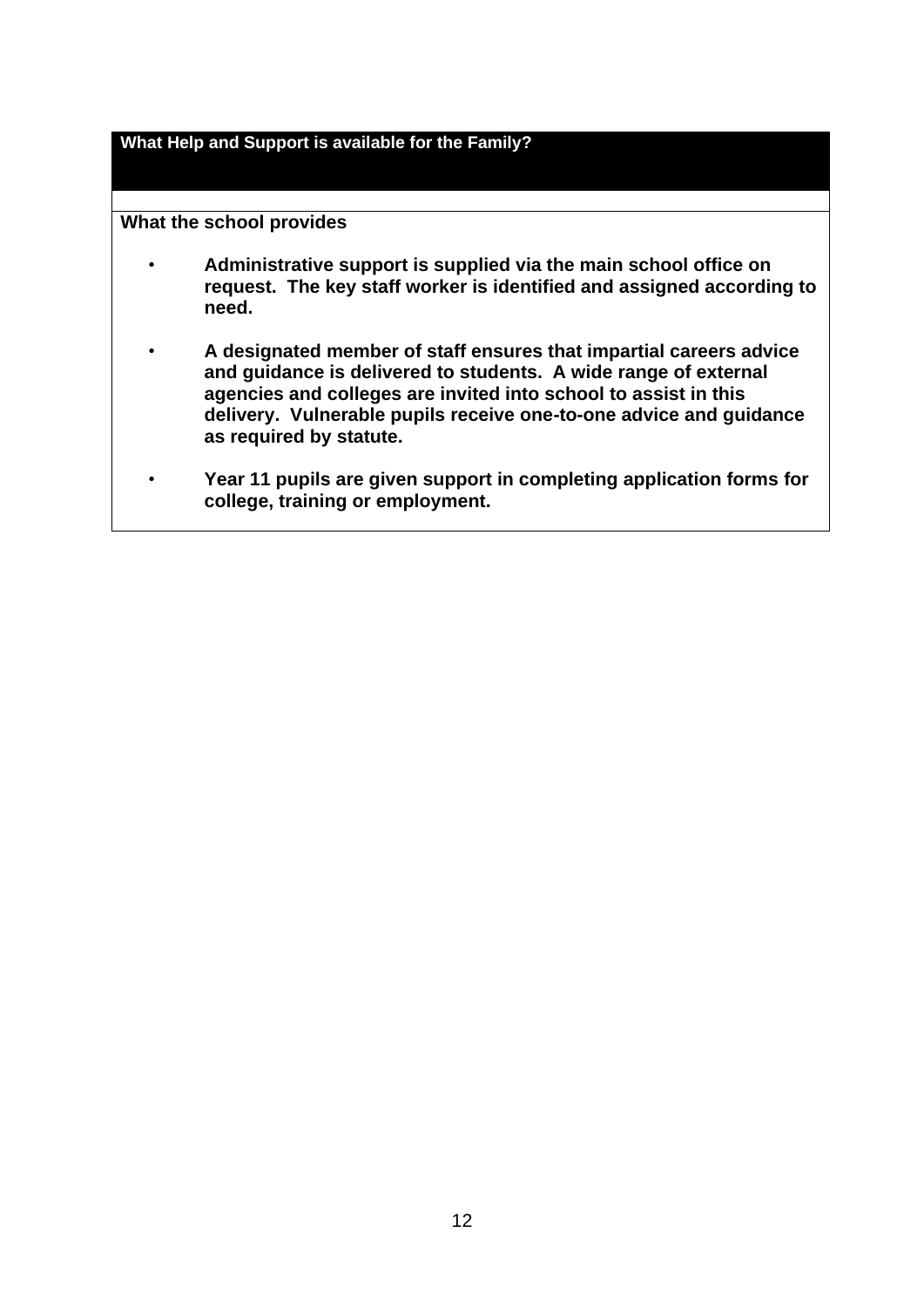#### **Transition from Primary School and School Leavers**

- **The school works with feeder primary schools and IAS from Year 5 through to arrival in Year 7.**
- **The school holds an Open Evening each year in September and parents are encouraged to attend. Follow up meetings are offered on a one to one basis with the SENDCO, following Open Evening.**
- **Transition visits start in the spring term for some students, following early liaison with feeder school.**
- **Individuals and small groups of students are given increasing access to the school, via pre-arranged visits.**
- **Year 6 students are invited to join in Taster Day activities.**
- **All students including those with SEND are offered Careers Education Advice Information and Guidance (CEIAG) from a qualified careers adviser.**
- **Local Colleges attend Parents' Evenings from Year 9 onwards, and a specialist Post 16 Evening is held in the autumn term. This is open to any pupil and their parent/carer. Colleges attend assemblies and give presentations.**
- **BRAG events are held each year for Year 11,10 and 9 pupils. Local schools cluster to provide CEIAG information for students. Local colleges and providers attend.**
- **The SENDCO works closely with pupils, parents and external providers to ensure a smooth transition to Post 16 provision.**
- **Additional advice and information is provided to colleges and training providers by the school, with the agreement of the pupil and family.**
- **The school has a dedicated careers library within the Learning Resource Centre, which holds information on many colleges as well as information about employment and training opportunities.**
- **All students in Year 10 are given the opportunity to undertake a period of Work Experience.**